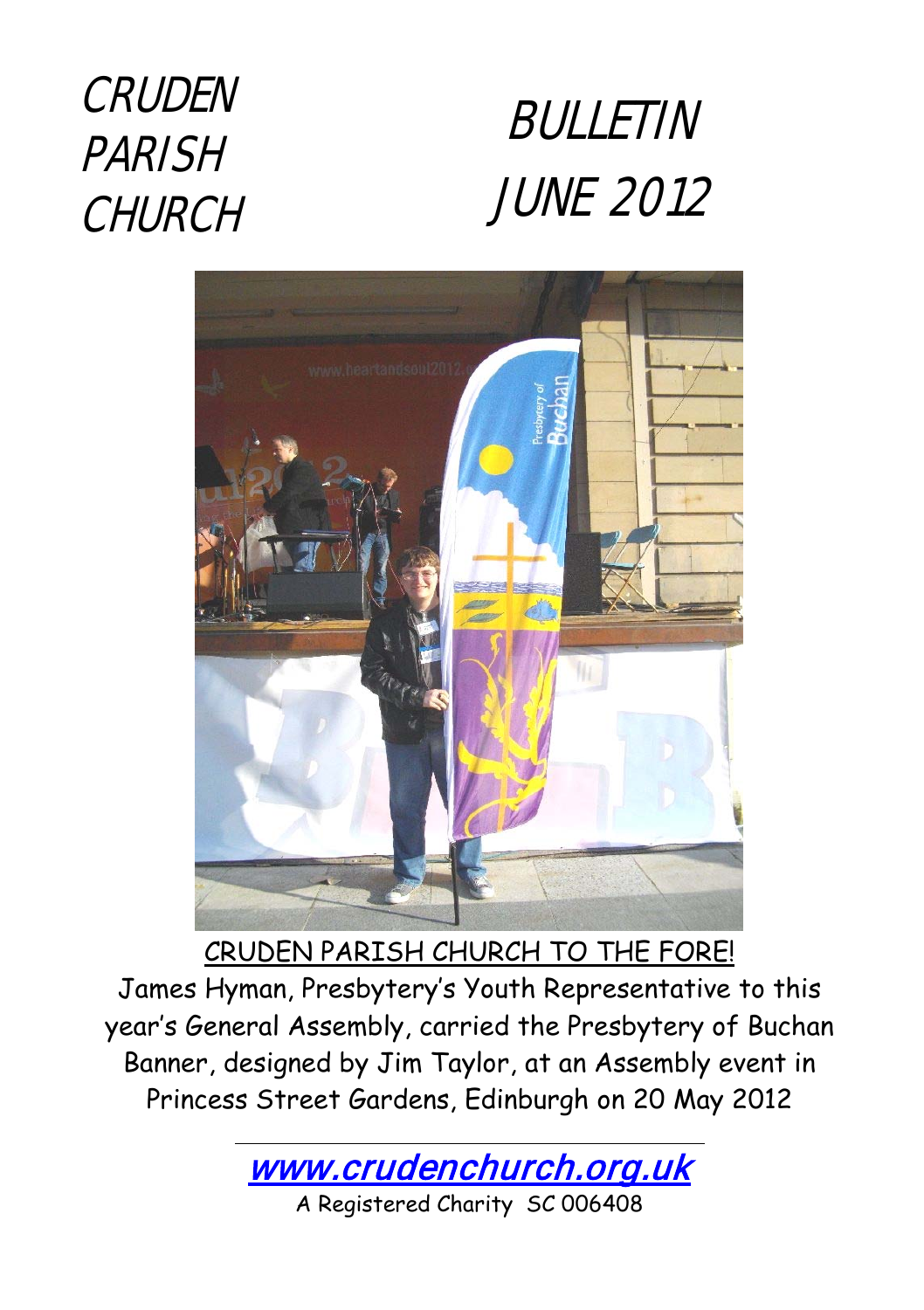

# **SUMMER 2012**

Worship services will continue every Sunday morning in Cruden Parish Church at 10 am and will be conducted by the minister except where otherwise stated.

| The hymns sung during the summer will be from Mission |                      |                                                                                                                             |                   |      |  |  |
|-------------------------------------------------------|----------------------|-----------------------------------------------------------------------------------------------------------------------------|-------------------|------|--|--|
| Praise.                                               |                      |                                                                                                                             |                   |      |  |  |
| June                                                  |                      |                                                                                                                             |                   |      |  |  |
| Thursday 7th                                          | $\ddot{\cdot}$       | Guild Senior Citizens' Outing                                                                                               |                   |      |  |  |
| Sunday 10th                                           |                      | <b>Admission of New Communicants</b>                                                                                        |                   |      |  |  |
| Saturday 16th                                         | $\ddot{\cdot}$       | Congregational Walk leaving Hatton Hall at 8.30 am<br>Gordon Way                                                            |                   |      |  |  |
| Sunday 24th                                           | $\ddot{\phantom{a}}$ | The service will be conducted by Mr Richard Sneddon,<br>Peterhead.                                                          |                   |      |  |  |
| <b>July</b>                                           |                      |                                                                                                                             |                   |      |  |  |
| Sunday 22nd                                           | $\ddot{\cdot}$       | Sacrament of Baptism during the morning service<br>Congregational Walk leaving the hall at 11.30 am<br>Newburgh to Balmedie |                   |      |  |  |
| Sunday 29th                                           |                      | <b>OUTDOOR MILLENNIUM SERVICE AT 9.30 am</b><br>See fuller details on a later page                                          |                   |      |  |  |
| <b>August</b>                                         |                      |                                                                                                                             |                   |      |  |  |
| Sunday 5th                                            | $\ddot{\cdot}$       | Sacrament of Baptism during the morning service                                                                             |                   |      |  |  |
| Saturday 11th                                         | $\cdot$ :            | Congregational Walk leaving Hatton Hall at 8 am<br>Glenlivet                                                                |                   |      |  |  |
| Saturday 18th                                         | $\mathbb{R}^2$       | <b>Millennium Flower Festival in the Cruden Churches</b>                                                                    |                   |      |  |  |
| Monday 20th                                           |                      | Kirk Session                                                                                                                | $7.30 \text{ pm}$ | Hall |  |  |

The Social Committee intend to resume the monthly Coffee and Chat mornings on Wednesday 7 September. Remember to keep the first Wednesday mornings of the winter months free.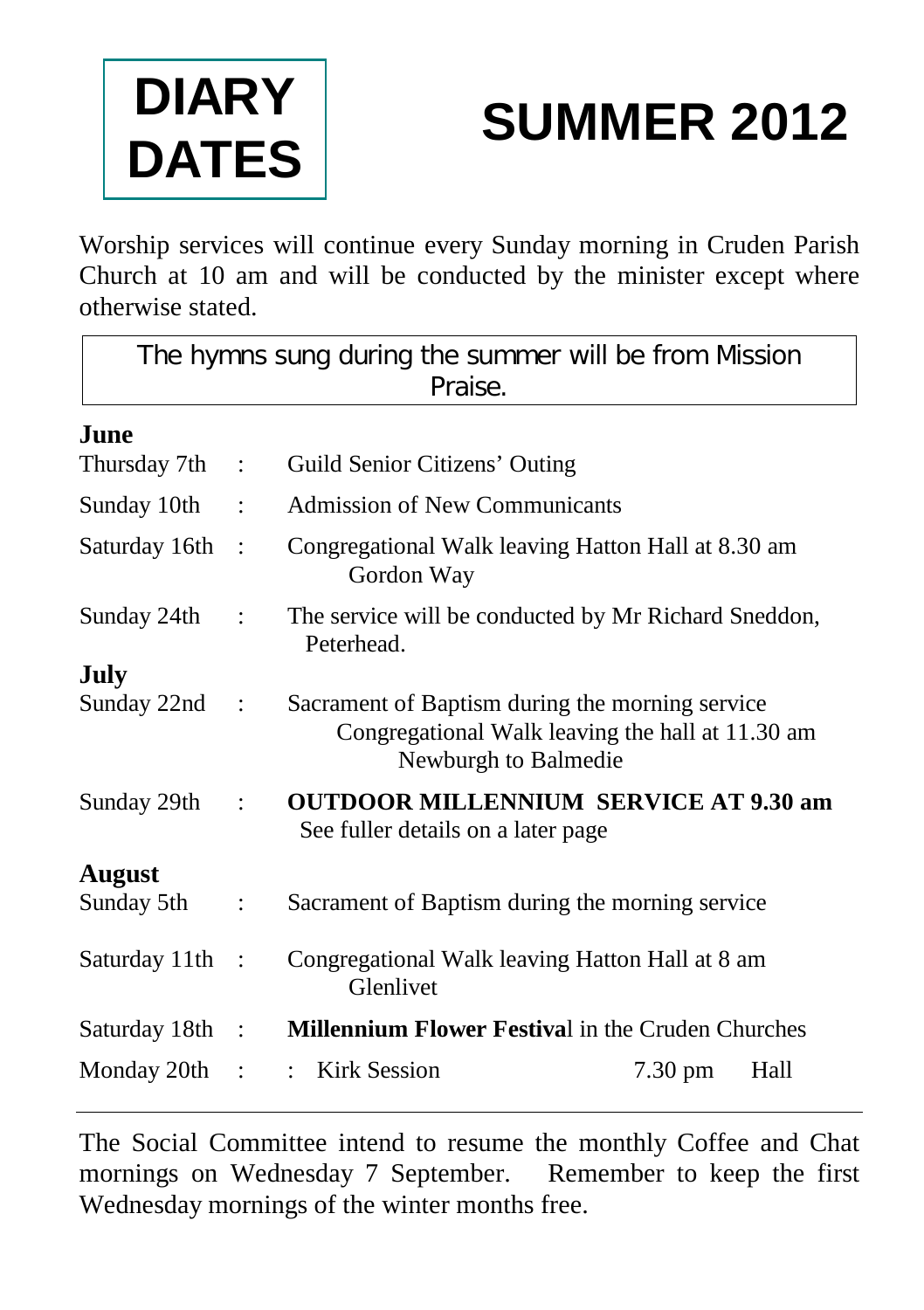FROM THE MINISTER 25 MAY 2011

*Dear Friends* 

*To celebrate the fact that it is 1000 years since the first chapel was built in the parish of Cruden after the 1012 battle between the Danes and the Scots, three special events have been planned uniting the three parish churches.* 

*29 July - Open Air Service This will take place on St Olaf's day near the site (precise location no longer known) of the first Christian chapel in Cruden parish, built on the dunes where the Battle took place. By the 17th hole on Cruden Bay golf course, there still exists today St Olaf's Well and, by permission of the Golf Club, we will worship beside it. The Bishop of Aberdeen and Orkney will celebrate the Eucharist and all are invited to come along. Cars can be parked in the golf course car park or driven down to the green keeping huts next to St Olaf's Well. After the service tea and coffee will be freely provided in the Clubhouse (and bacon rolls may be bought).*

*18/ 19 August - Flower Festival From 10 am to 5 pm you can visit the three parish churches enhanced by the many flower arrangements and accompanied by information on the 1,000 years history. There will be an opportunity in each church to make a donation to help defray costs. On the Saturday refreshments will be available o as follows : Morning - Congregational Church, Lunchtime - Cruden Parish Church, Afternoon - St James Church.*

*28 October - Thanksgiving Service After the first chapel was buried by sand, another was built not far from the Water of Cruden as it flows into Cruden Bay. The third church site is where the present Cruden Parish Church, the oldest church building in the parish, stands. Guest Preacher at this service in the Parish Church will be the Moderator of the General Assembly of the Church of Scotland – the Right Reverend Albert Bogle. The Sacrament of the Lord's Supper will be celebrated and all are welcome to attend. Tea and coffee will be available after the service.*

*Please put these dates into your diary and plan to come along to what will be memorable occasions.*

*Your friend and minister*

Rodge Neilson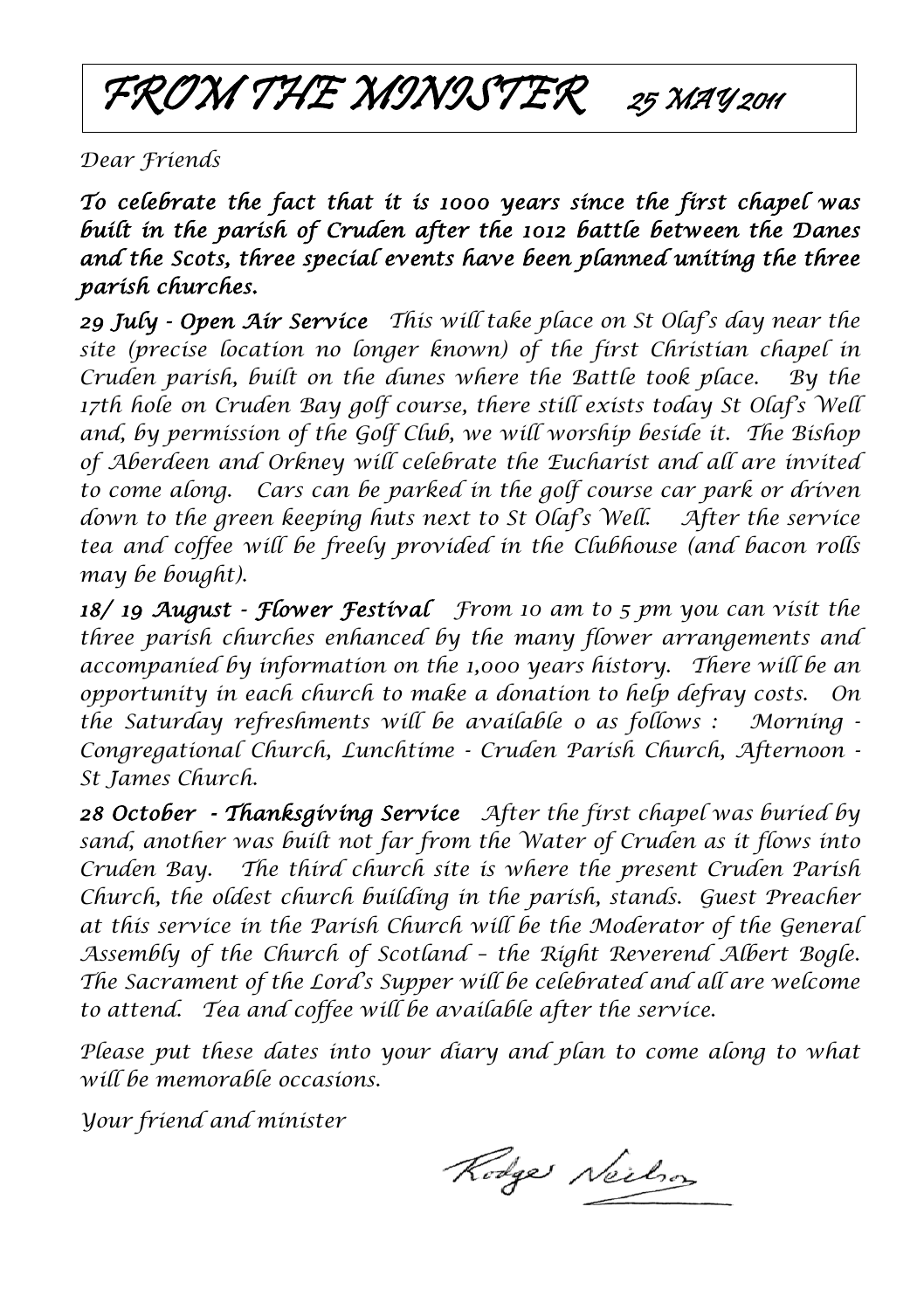### **PARISH REGISTER**

\*(denotes church member)

#### **DEATHS**

\*Mr George Sangster, 26 John Buchan Drive, Cruden Bay. Mrs Margaret (Bunty) Daniel, 5 Cantlay Court, Cruden Bay. \*Miss Hilda Davie, Lesmar, Uppermill, Hatton.

THE NEXT ISSUE OF THE BULLETIN WILL COME OUT ON **26 August**. Copy for inclusion to be handed in to the Manse by 15 August.



#### JUNE ISSUE THE MAGAZINE OF THE CHURCH OF SCOTLAND

**The Spiritual Heart of the Monarchy** As the nation celebrates the Queen's Diamond Jubilee, the Rev Dr Ian Bradley reflects on the spiritual influence of the Church of Scotland on the monarchy. **A Decade of Change** Ten years on from the publication of Outside Verdict, his controversial critique of the Church of Scotland, Harry Reid reflects on the church today and looks to the future.

**Twenty Years of the Glasgow Gospel** It is 30 years since Jamie Stuart first conceived the Scots Gospel and 20 years since his Glaswegian version made him famous. Jamie and his friend Dr Donald Smith tell Thomas Baldwin how it all started.

**A Time of Crisis and Opportunity** Michael Gunn reports on an uncertain future for Christians in Egypt.

**Biblical Botanicals** Muriel Armstrong describes the biblical connections of the humble cucumber.

**Worship for a New Age?** The Rev Bryan Kerr considers the role of interaction in worship.

Anyone wishing to subscribe to this informative magazine of the Church of Scotland should contact Mrs Isobel Young, Tel: Cruden Bay 812360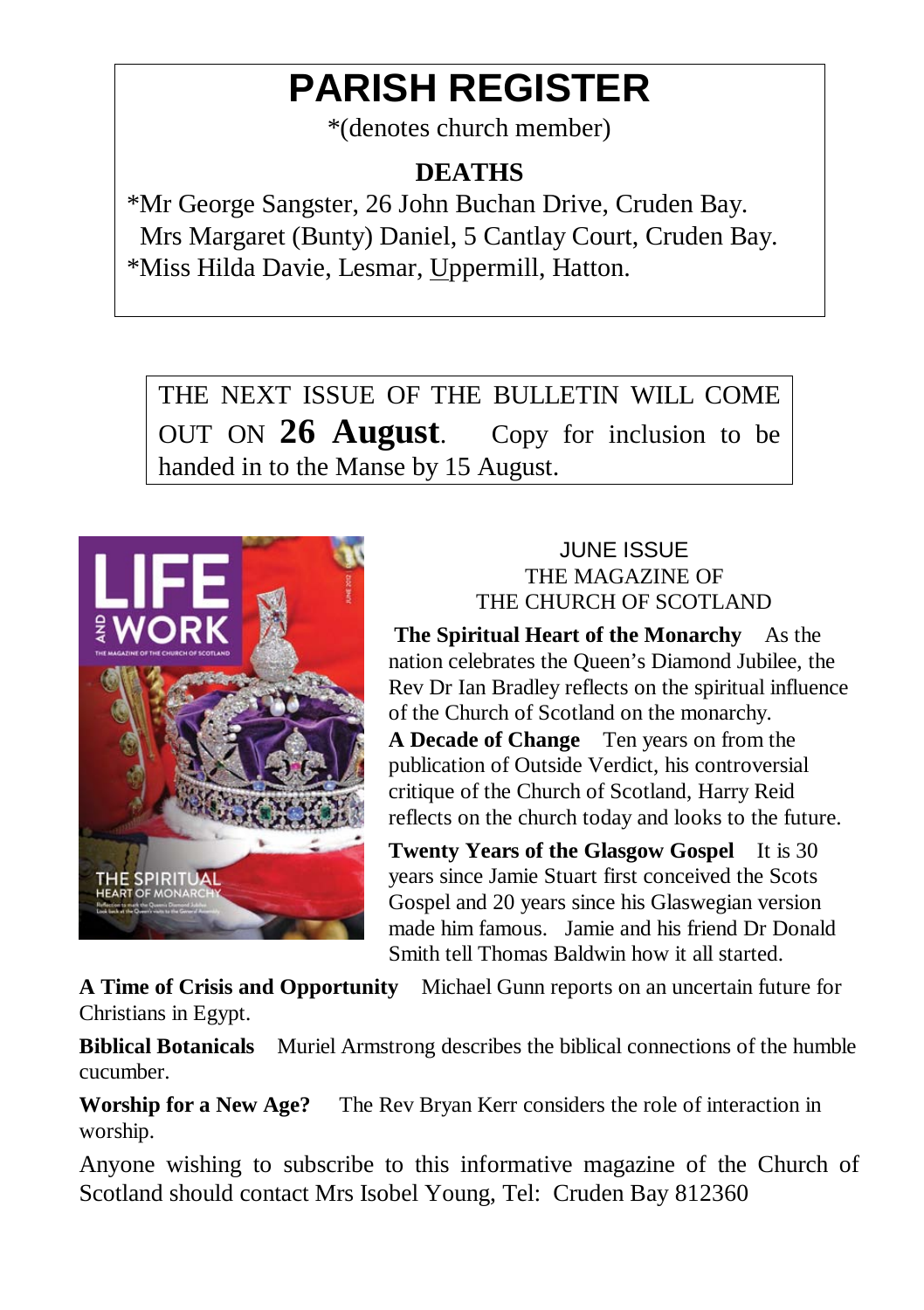| <b>Date</b> | <b>Door</b>                                   | <b>Flowers</b>         | <b>Teas</b>                               |  |
|-------------|-----------------------------------------------|------------------------|-------------------------------------------|--|
| 3 June      | Helen Harper<br><b>Barry Harper</b>           | <b>Irene Stott</b>     | Rosemary Reid<br>Doreen Buchan            |  |
| 10 June     | Helen Harper<br><b>Barry Harper</b>           | <b>Betty Forrester</b> | Iris Durno<br><b>Betty Morris</b>         |  |
| 17 June     | Kate Clark<br>Fiona Stephen                   | Margaret Cruickshank   | Lewis McKechnie Wilma<br>Moir             |  |
| 24 June     | Kate Clark<br>Fiona Stephen                   | <b>Robert Esson</b>    | Alison Neilson<br><b>Betty Forrester</b>  |  |
| 1 July      | Dorothy Cruickshank<br>Peter Slamaker         |                        | Jim MacDonald<br>Margaret Adams           |  |
| 8 July      | Dorothy Cruickshank<br>Peter Slamaker         | Wedding                | <b>Beatrice Fawkes</b><br>Sharon Clark    |  |
| 15 July     | <b>Beatrice Fawkes</b><br>John Lamb           | Rosemary Pittendrigh   | Anne Cadey<br><b>Elizabeth Bruce</b>      |  |
| 22 July     | <b>Beatrice Fawkes</b><br>John Lamb           | Norma Forman           | <b>Irene Stott</b><br>Dorothy Cruickshank |  |
| 29 July     | Kathleen Craig<br><b>Robert Petticrew</b>     | <b>Margaret Adams</b>  | Wilma Moir<br>Liz Carnie                  |  |
| 5 August    | Kathleen Craig<br><b>Robert Petticrew</b>     | <b>Marilyn Samways</b> | Elma Cumming<br>Rosemary Reid             |  |
| 12 August   | <b>Betty Forrester</b><br><b>Robert Esson</b> | <b>Betty Morris</b>    | Lewis McKechnie<br>Marilyn Samways        |  |
| 19 August   | <b>Betty Forrester</b><br><b>Robert Esson</b> | <b>Betty Forrester</b> | <b>Alison Neilson</b><br>Norma Forman     |  |
| 26 August   | <b>Marilyn Samways</b><br>Shonah Taylor       | Iris Durno             | Fiona Stephen<br>Rosemary Reid            |  |

| Date    | <b>Children</b>              | Date                  | <b>Children</b>             | Date      | <b>Children</b>                  |
|---------|------------------------------|-----------------------|-----------------------------|-----------|----------------------------------|
| 5 June  | School Holiday               | 10 June               | Helen Smith<br>Maureen Reid | 17 June   | Katherine Hyman<br>Brenda Cadger |
| 24 June | Karla Buswell<br>Helen Smith | $July -$<br>19 August | School Summer<br>Holidays   | 26 August | Maureen Reid<br>Katherine Hyman  |

**COMING YOUR WAY – To raise funds for the Windows Project there will be a monthly Cake and Candy Stall in the Hall after the service on the first Sunday from June to September. Donations for the stall welcome. Further details from Beatrice Fawkes (841814).** 

#### SUNDAY MORNING DUTIES OLD CHURCH 10 am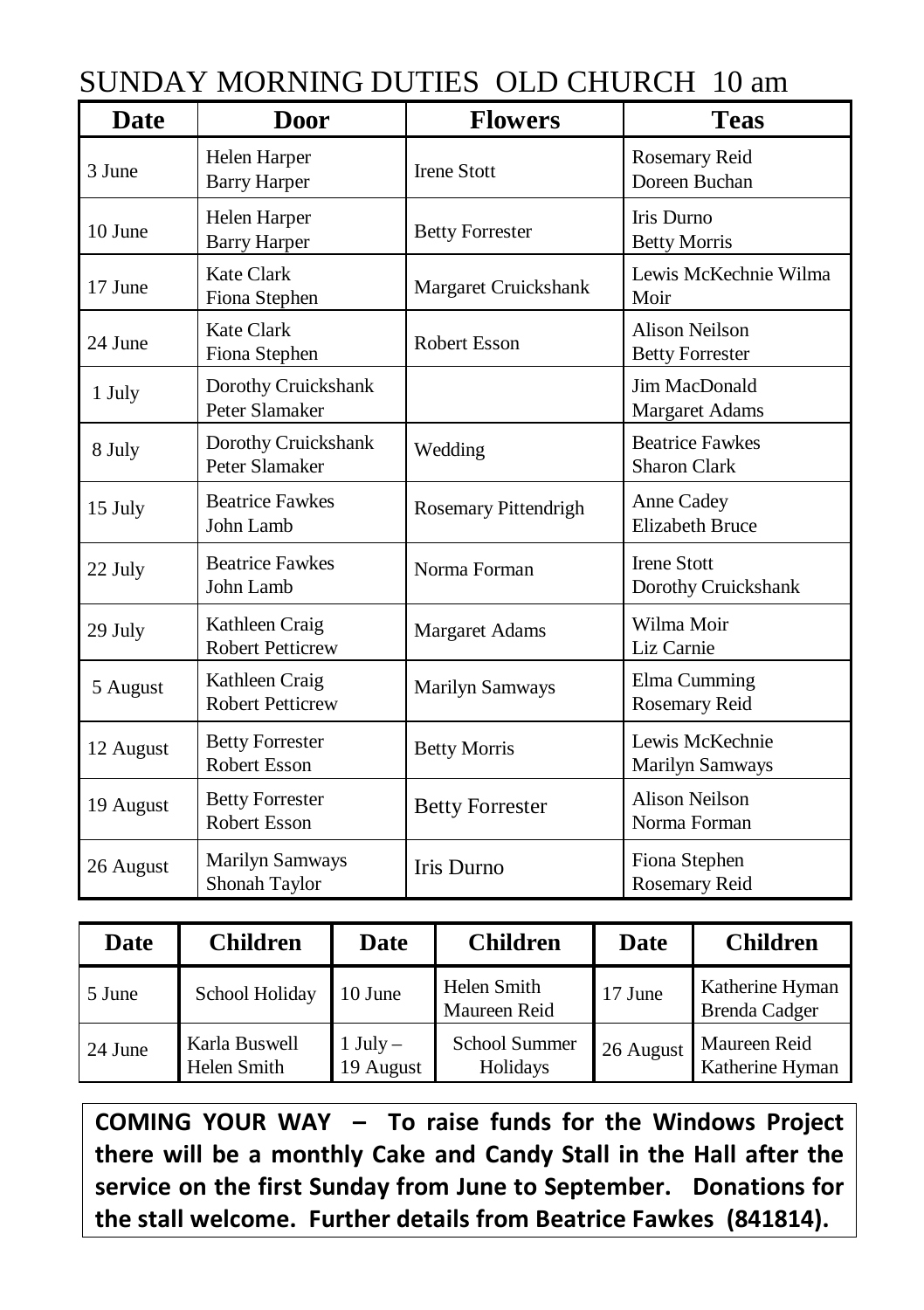

#### JULY

to **Mrs Jean Knox, 32 Quarry Road, Hatton** who will be celebrating her 80th birthday

to **Mr & Mrs Imlah, 22 Danesburgh Cottages, Cruden Bay** who will be celebrating their Ruby Wedding.

#### **AUGUST**

to **Mr & Mrs Innes, 14 Hobshill Place Hatton** who will be celebrating their Ruby Wedding.

The minister would welcome, in writing please, any news for this feature in the Bulletin



### **BARNABAS PETITION**

BARNABUS FUND is a registered charity dedicated to collating and communicating information regarding the persecution of Christians throughout the world. It is surprising in how many countries round the world to be a Christian is to put your life at risk.

The Kirk Session have agrreed to display a petition organised by Barnabas Fund and would encourage you to sign it. It begins *We the undersigned call upon our government 1. To recognise that Christians around the world currently face unprecendted levels of persecution and are oen of the most persecuted groups in the world.*

It will be available in the Welcome Area of the Church (where more information about Barnabus Fund is on the table) and also in the Hall throughtout the months of June, July and August. **Please tick the box at the end of the line where you put your name if you do NOT wish to receive ongoing infomation from Barnabus.**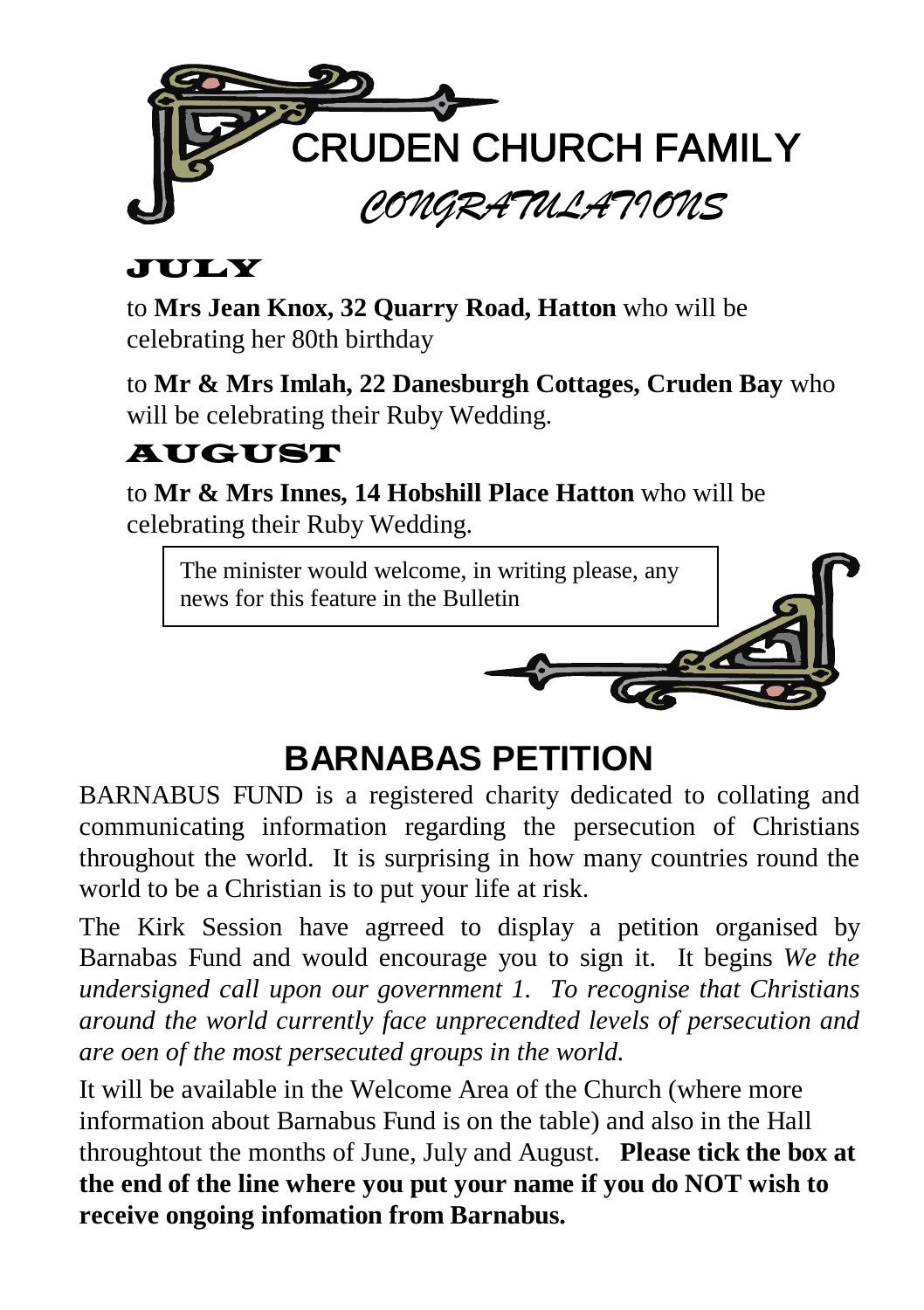

This year's Buttery Morning exceeded expectation, raising £600 - almost twice as much as last year. Once we add this to all the money received from the house to house collection as well as other donations, our grand total is only slightly down on last year which is no bad result during a time of economic downturn.

Once again we are delighted to say thank you to all who have worked hard and to those who have supported this fundraising,

- Wilma Moir who organised the Buttery Morning
- Rosemary Reid who organised the house-to-house collection in Hatton.
- our Christian Aid Organiser, Rosemary Pittendrigh, who organised the count and also the house-to-house collection in Cruden Bay.
- those who helped with the house to house collection;
- those who came along on Friday evening to help with the count;
- those who supported the buttery morning, being there, helping with the serving, giving and buying of raffle prizes;
- those who over the year collect coins in jars/boxes/bags etc.

The figure raised shows that the parish of Cruden continues to support and help the poor and needy of today's world. This amount of money will give many people a chance to enjoy a better life.



#### COFFEE MORNING

In response to the much appreciated care and attention she received in Roxburgh House, Jessie Macdonald has organised a Coffee Morning in the Church Hall on Wednesday 30 May from 10.30 am to 12 noon. A tombola and raffle will also take place and all proceeds will be donated to Roxburgh House Entry - £2. If you can, come along.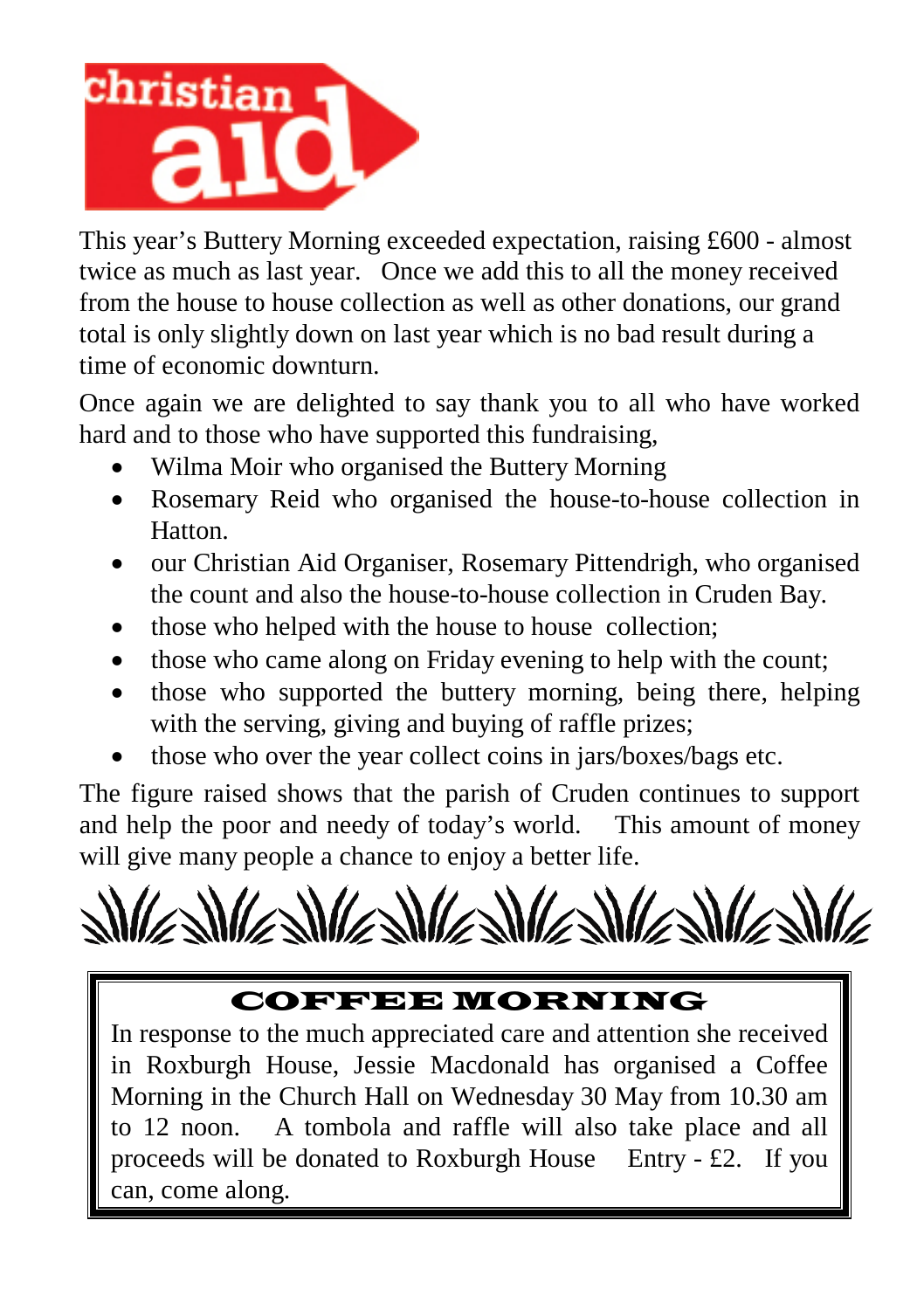### **CHURCH WALK Auchnagatt to Maud - Sunday, 20 May.**

Having mostly shared in the united morning service at St. James', our group of 12 (delighted to have 2 new members) set off for Aughnagatt where we enjoyed our picnic lunch before setting off on part of the Formartine Buchan Way - the 4.5 mile stretch to Maud past Brownhill of Annochie. Auchnagatt was having a gala day and the weather was perfect.

Constructed on the bed of the old railway link, the route is mostly level; so provides a safe path for all to use either by walking, cycling or on horseback.

The chat was good – topics being: holiday plans, airports to avoid, bird spotting and garden festivals, to name but a few, whilst on either side of the line the cows were quietly grazing and paying little attention to those on the busy path.

We did miss having Muriel with us to identify the rich stretches of pink, wild flowers bordering the walkway. However, Annette has come to the rescue and given the name (according to Larousse Field Guide) as Common Centaury or Centaurium Erythraea!! We are not without a bit of culture as we exercise!

On reaching Maud, the big decision had to be made as to where we would adjourn for tea. The Happy Plant certainly fitted the bill and we all enjoyed a welcome cuppa – and more chat - at the end of a most enjoyable afternoon.

The next walk – on The Gordon Way – is on Saturday, 16 June. Please do not let the stated 11 miles deter any new members from joining us. Within the group, we walk at varying speeds and some achieve much shorter distances BUT we all enjoy the fellowship AND we all meet at the coffee shop at the end!

*Marilyn Samways.*



This fundraiser, for our windows project, has exceeded our expectations for it has now raised in the region of £1,700. The tokens were advertised on eBay and from that £514 was raised.

They are no longer available from eBay but there is an option on our own church website for people in the future who want to buy tokens to order them directly from us.

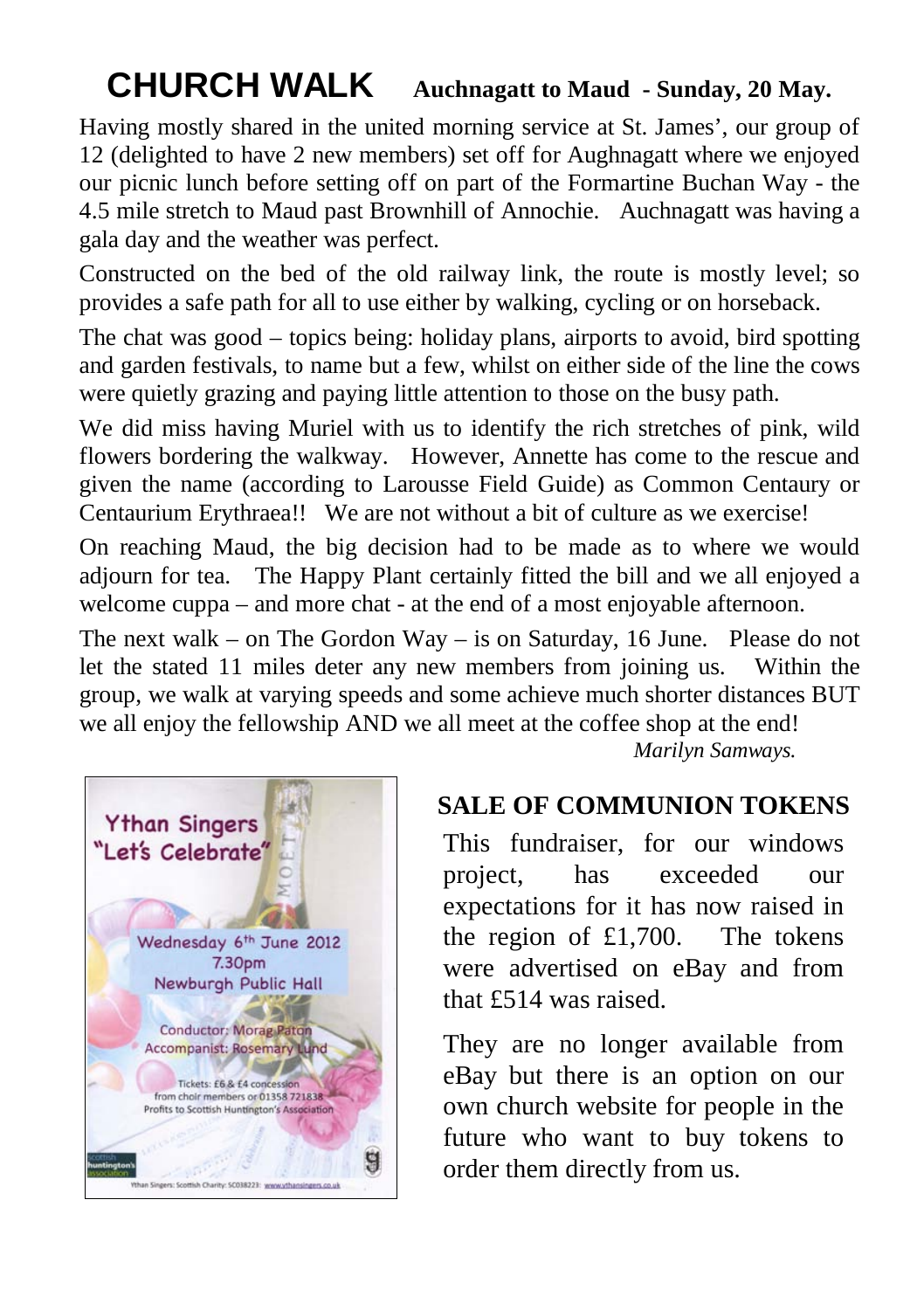### **CRUDEN GUILD.**

Monday 30 April Rosemary welcomed members and guests to the Annual General Meeting of the Guild. After the opening hymn, Rodger presided over the business of election of a new committee for this year. He thanked Mary McNaughtan and Kathleen Craig for all their hard work on the committee over the years. Owing to family commitments, both were not seeking re-election to the committee. A committee comprising Rosemary Pittendrigh, Shonah Taylor, Lorraine Neilson, Beatrice Fawkes, Irene Will, and Alison Neilson was elected. The posts to be held by individuals would be decided at the next Guild Committee Meeting.

All business concluded, Rosemary handed over to the entertainment for the evening, Newburgh SWRI concert party, and their pianist, Rosemary Lund. It was great to see her again, even if only for one night. They gave a wonderful concert, with songs from the musicals, an Irish medley, western music, monologues and jokes a plenty. It was a truly entertaining evening which kept everyone smiling.

Tea on this occasion was a bit special, with sandwiches, snacks, cakes, toffee and drinks being provided. After the vote of thanks, Rosemary thanked everyone for coming along, and wished them a safe journey home and reminded all members of the forthcoming Senior Citizen's Outing on Thursday 7 June

The new session of the Guild will commence on Monday 24 September in the church hall. All members and guests are welcome.

*Lorraine Neilson*

### **GUILD SPONSORED WALK & SENIORS' OUTING**

The Guild would like to say a big thank you to all sponsors and all who took part in the Sponsored Walk on 22 April in aid of the Senior Citizens' Outing and Guild funds (with a donation to follow to the Church Windows Project). £1,015 has been raised so far.

This year the **Senior Citizens Outing** is going to Raemoir Garden Centre, Banchory followed by high tea at the Bancar Hotel, Lonmay on Thursday 7 June. An invitation is extended to all senior citizens who are church members.

A bus will pick up in Cruden Bay at 12.30 pm and Hatton at 1 pm. Due to the high cost of buses, we want to know numbers in advance. If you would like to come please can you notify any Guild Committee Member – Kathleen Craig, Rosemary Pittendrigh, Shonah Taylor, Beatrice Fawkes and Lorraine Neilson.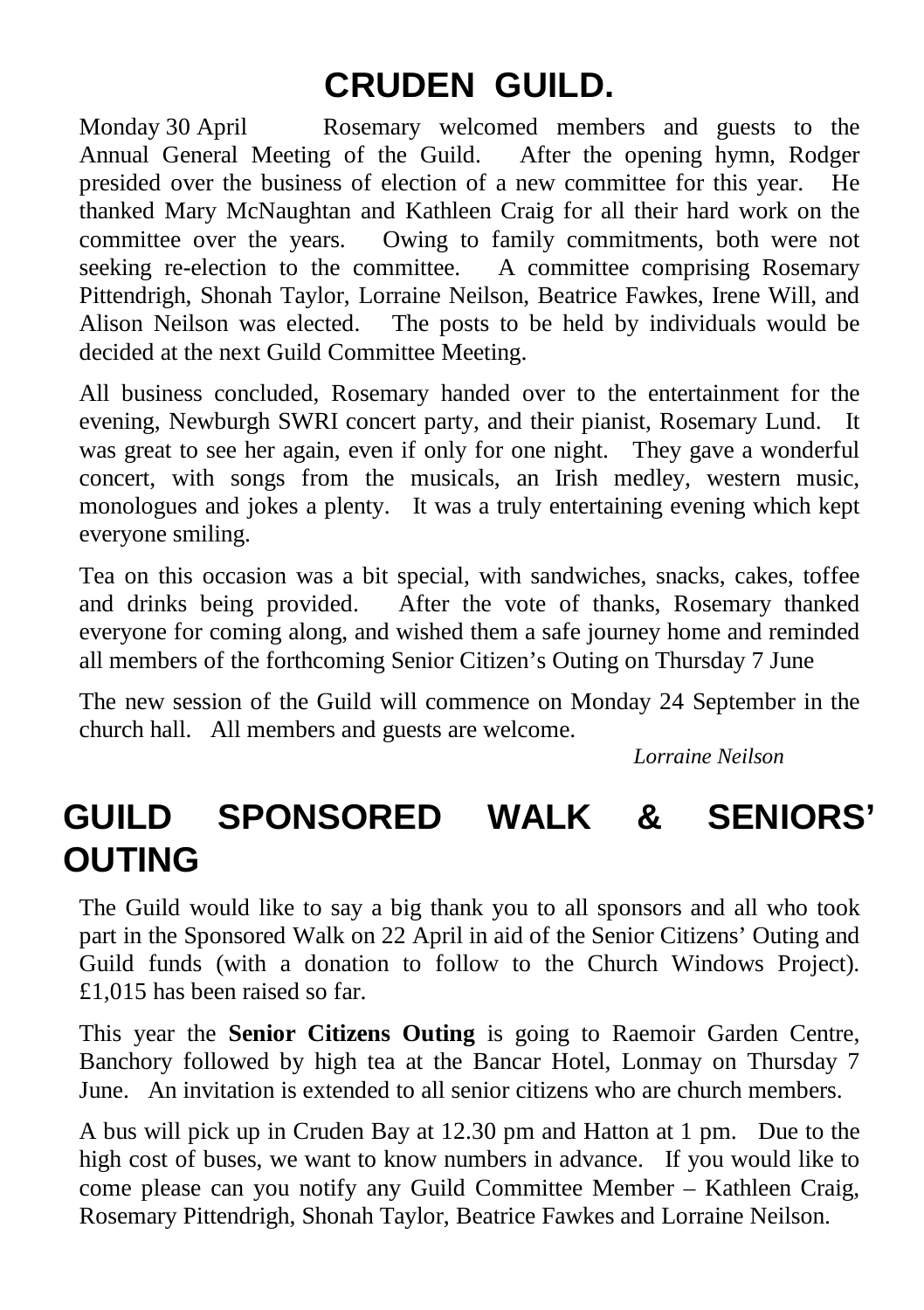### MALAWI

### **LIVINGSONIA SYNOD AIDS PROGRAMME (LISAP)**

#### **THE GIRLS & BOYS EMPOWERMENT PROJECT**

LISAP is a faith based organisation that was established in 1994 to respond to HIV & AIDS by coordinating and implementing HIV & AIDS work in the Synod's catchment area in Northern Malawi. LISAP implements its activities according to the national response to HIV & AIDS and works in areas of prevention, care, support, treatment, capacity building and research. LISAP's vision is a society that has reduced the prevalence of HIV & AIDS and that is mitigating its impacts through care and support of the infected and affected.

**BACKGROUND** Girl marriages customs occur in various times and places whereby children are given in matrimony before marriageable age. Most countries have declared 18 as a minimum legal age for marriage for marriage. Despite the sanctions however, more than 100 million girls are expected to marry in the next decade'. In 2009 Malawi pegged 16 as marriage age for girls with consent.

While the practice has decreased globally over the last 30 years, it remains common in rural areas among the poorest of the poor. Impoverished parents often believe that child marriage will protect their daughter. This practice is common in sub Saharan Africa where 42% of women get married before 18. In Malawi the practice is even more rampart where 50% of girls get married before the age of 18. According to the National Youth Council of Malawi, over 35% of pregnancies are teen age. This is why in 2009, LISAP embarked on a Girls and Boys Empowerment project through increased access to education - a long term response to HIV & AIDS. This project aims at empowering girls and boys from harmful traditional and other practices which expose them to abuse, denial of continuous education and HIV & AIDS.

**RESPONSE** With Funding from the Scottish Government through Tearfund, the Girls and Boys Empowerment Project worked with the different stakeholders in Karonga district of Northern Malawi. According to the baseline survey during the pilot phase done in Iponga, 64% of girls married by the age of 18 and 32% of girls were getting married before the age of 14. For this reason LISAP strategized the project that all stakeholders should work together in response to this problem. The stakeholders were the government departments such as education, social welfare, judiciary, police and youth and other NGOs. This being a cultural issue, LISAP felt it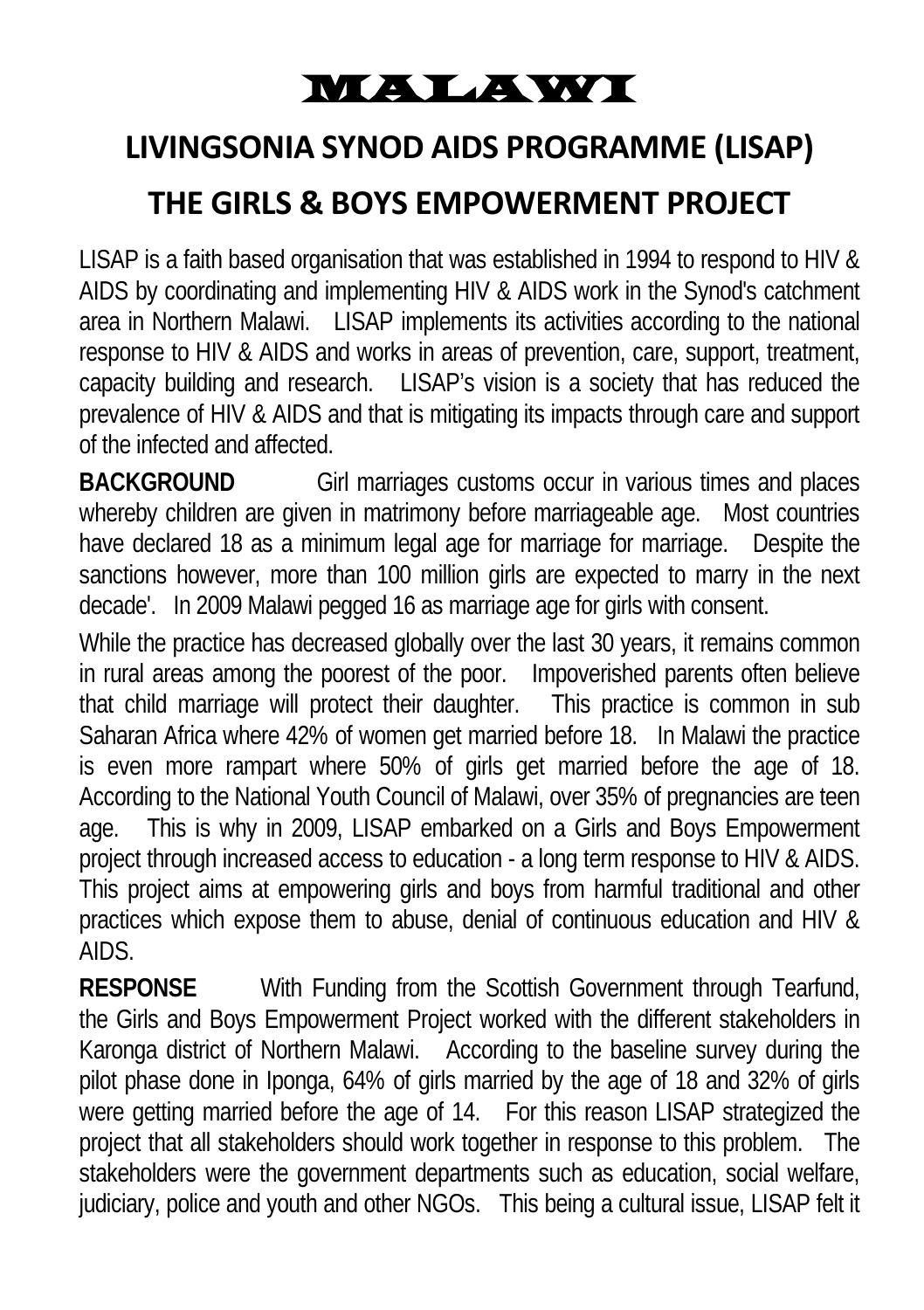was difficult to be handled from outside the cultural setting and by outsiders who are not aware of the deep cultural practices within Karonga. LISAP therefore mobilised the custodians of culture and gate keepers - traditional leaders. The aim of putting them at the fore front was for them to understand the evils and disparities that the kupimbira (arranged and forced marriage) culture was bringing to the girls of Karonga and find solutions. The traditional leaders, after being convinced, were able to be watchdogs within their own communities.

Further steps were taken to put father and mother groups in each village. This group of people were the whistle blowers, who, when they see that underage children are going into marriage, would alert the village and bring the child back to school. Trainings were also done with the children themselves on their rights and sexual and reproductive health including HIV & AIDS through life skills. These trainings helped the girls to overcome the pressures which their society was bringing upon them. Child protection volunteers were also trained together with children. With the help of the judiciary who would interpret child related abuses and child protection policy for LISAP, children were guaranteed safety. Because of all these measures in place, 28 children from age 8 to 18 have been withdrawn from marriages and are now back in school.

**CHALLENGES** The practice of child marriage is deeply embedded in human culture and culture being a powerful tool for human survival, it is very difficult to uproot the practice. In Karonga Kupimbira has been a practice that has existed since time in memorial. This has been passed down within the society and it is being maintained to the present day, such being the case it was difficult to come in as a direct attack to the practice. Leaders were very defensive and would not unveil the evils that are existing from the practice.

Another challenge faced was that lponga and Ighembe is located at the border of Malawi and Tanzania and when the rules become strict in Malawi regarding child marriages, wards could just take their children to Tanzania and marry them there. The rice growing areas of lponga and Ighembe are very swampy, and during the rainy season, it is difficult for children to cross the rivers and swampy areas, such that, as much as the children would like to continue with school, mother nature would not let them.

**IMPACT** The impact to this project has been tremendous. One can even register an impact even if it was only one small girl (as above) who had been rescued from marriage. The results of these marriages are devastating. I believe that early marriage is both a social and health problem. The dignity and womanhood of these young wives is stripped and most child bearing complications occur in teenage